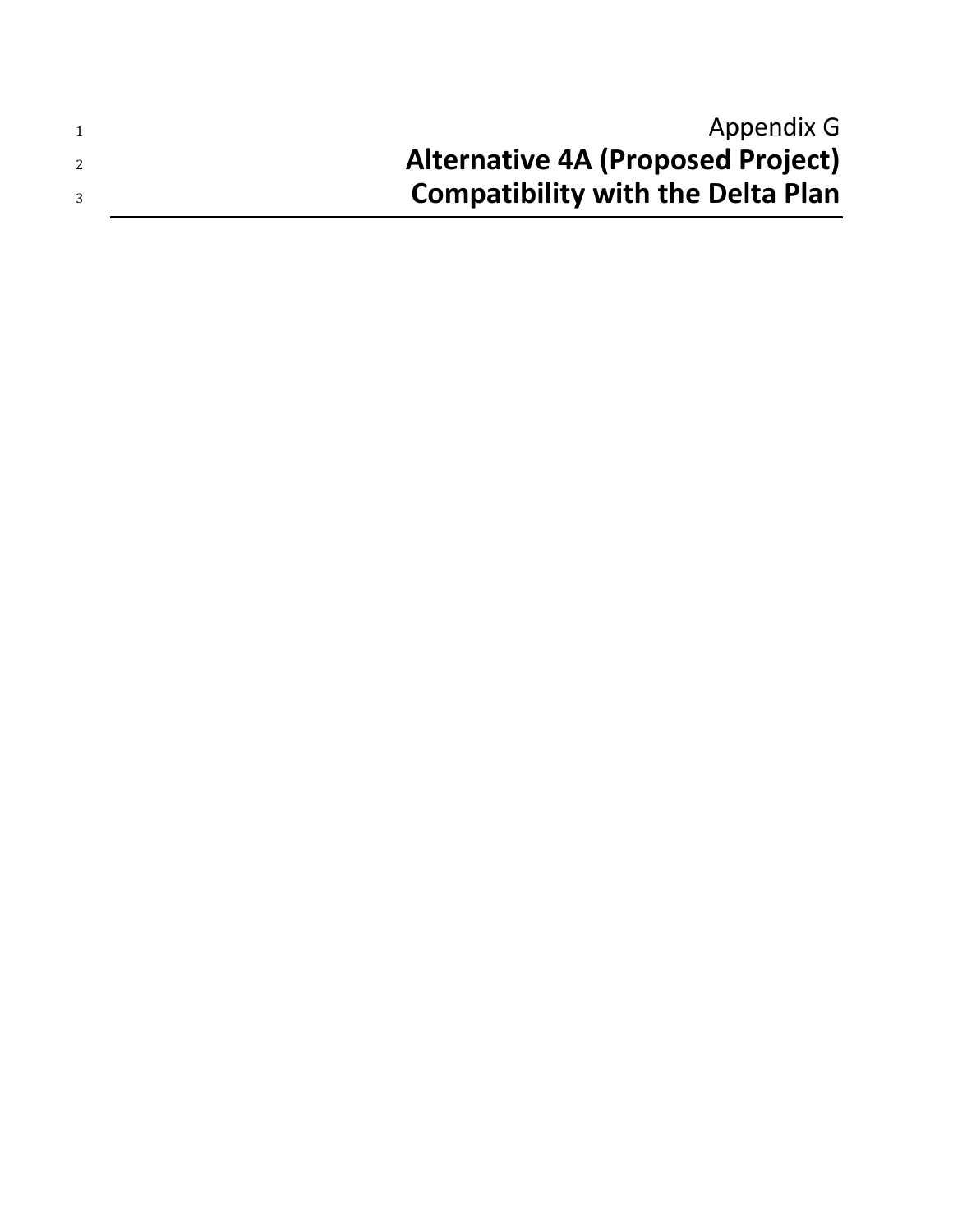## **Appendix G Alternative 4A (Proposed Project) Compatibility with the Delta Plan**

 This appendix is intended to discuss an approach that may be considered for Alternative 4A, the proposed project, to meet the Delta Plan Consistency requirements. This appendix is not a formal certification of consistency with the Delta Plan and it is possible that coordination with the Delta Stewardship Council and possible, relevant future Delta Plan amendments may affect the approach to compliance with the Delta Reform Act and consistency with the Delta Plan. This section also includes brief descriptions of the Delta Reform Act, Delta Stewardship Council, and the Delta Plan. An ongoing, parallel process will continue through the development of the Final Environmental Impact Report/Environmental Impact Statement (EIR/EIS) to coordinate with the Delta Stewardship Council, submit formal consistency documentation, and develop an official consistency certification. Appendix 3I from the Draft EIR/EIS discusses how the Bay Delta Conservation Plan (BDCP) would be incorporated into the Delta Plan as an approved Habitat Conservation Plan/Natural Community Conservation Plan (HCP/NCCP). The revised proposed project, identified in the Partially Recirculated Draft EIR/Supplemental Draft EIS (RDEIR/SDEIS), no longer includes an HCP/NCCP (see Section 1, *Introduction*, of the RDEIR/SDEIS for more information); therefore Alternative 4A will not be incorporated into the Delta Plan and will follow a different process to demonstrate consistency with the Delta Plan. That process is discussed below with references to relevant information in the RDEIR/SDEIS and the Delta Plan.

## **G.1 Delta Reform Act and the Delta Stewardship Council**

23 The Sacramento–San Joaquin Delta Reform Act of 2009 (California Water Code Section 85000 et seq.), established an independent State agency, the Delta Stewardship Council (DSC) to further the co-equal goals of ecosystem restoration and a reliable water supply. The DSC is charged with the development and implementation of the comprehensive Delta Plan.

 The Delta Reform Act gave the DSC direction and authority to serve two primary governance roles: (1) set a comprehensive, legally enforceable direction for how the State manages important water and environmental resources in the Delta through the adoption of a Delta Plan, and (2) ensure coherent and integrated implementation of that direction through coordination and oversight of

State and local agencies proposing to fund, carry out, and approve Delta-related activities.

# **G.2 The Delta Plan**

 The Delta Reform Act of 2009 establishes major new state policy in the Delta in an effort to advance the "two goals of providing a more reliable water supply for California and protecting, restoring, and enhancing the Delta ecosystem" (Water Code, Section 85054). This significant step forward in addressing historic problems in the Delta creates requirements for accomplishing the two "coequal goals," as well as system of shared responsibility and authority among state and local agencies. The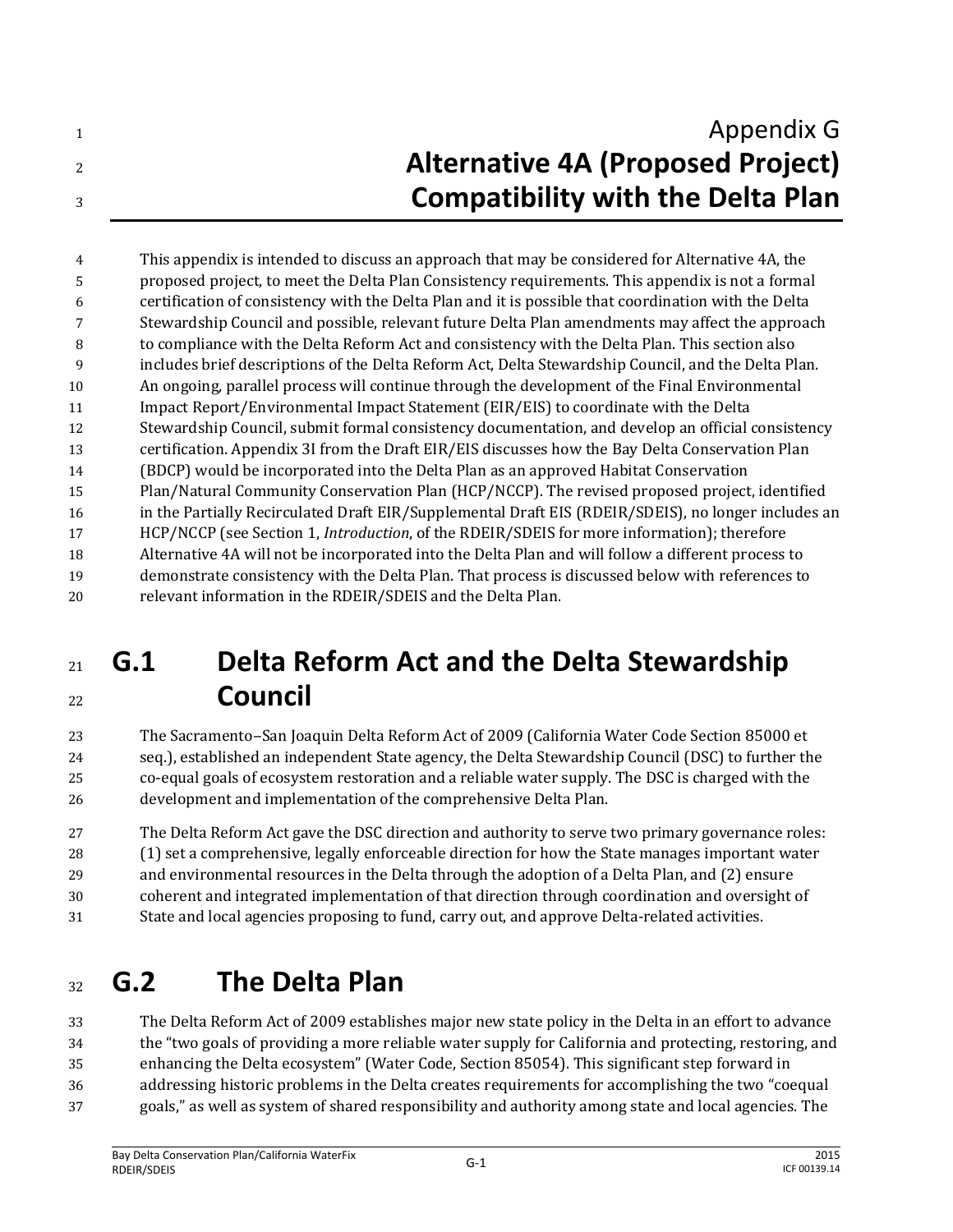- Act created the Council, and as one of its first milestones, required the Council to develop a Delta
- Plan that furthers the coequal goals (Water Code, Sections 85200, 85300 et seq.). California
- Department of Water Resources (DWR) has significant interests in the Council's Delta Plan due to its
- role as the operator of the State Water Project (SWP) and related Delta facilities. DWR
- responsibilities in operating the SWP involve compliance with regulatory requirements, including
- those of the Council in evaluating projects as consistent with the Delta Plan's coequal goals.

## **G.3 Delta Plan Consistency Process**

 The state or local agency that proposes to undertake a covered action, prior to initiating the implementation of that covered action, is required to file a Certification of Consistency with the Delta Stewardship Council using the online form found on the Delta Stewardship Council's website. Detailed findings must be included to demonstrate how the covered action is consistent with all relevant policies of the Delta Plan. The online form prompts the agency for the requirements to be included and may be uploaded to the form. Typically, the lead agency, for purposes of California Environmental Quality Act (CEQA) compliance, will file the Certification of Consistency with the Delta Stewardship Council.

- The Delta Reform Act defines a "covered action" as (Water Code Section 85057.5(a)):
- …a plan, program, or project as defined pursuant to Section 21065 of the Public Resources Code that meets all of the following conditions:
- 19 1. Will occur, in whole or in part, within the boundaries of the Delta or Suisun Marsh;
- 2. Will be carried out, approved, or funded by the state or a local public agency;
- 3. Is covered by one or more provisions of the Delta Plan;
- 4. Will have a significant impact on the achievement of one or both of the coequal goals or the implementation of government-sponsored flood control programs to reduce risks to people, property, and state interests in the Delta.
- A state or local agency that proposes to carry out, approve, or fund a plan, program, or project must determine whether that plan, program, or project is a covered action. That determination must be reasonable, made in good faith, and consistent with the Delta Reform Act and relevant provisions of the Delta Plan. If requested, DSC staff will meet with an agency's staff during early consultation to review consistency with the Delta Plan and to offer advice as to whether the proposed plan, program, or project appears to be a covered action.
- Once a state or local agency has determined that their plan, program, or project is a covered action under the Delta Plan, they are required to submit a written certification to the DSC, with detailed findings, demonstrating that the covered action is consistent with the Delta Plan (Water Code
- Section 85225).
- If an agency determines that a proposed plan, program, or project is not a covered action, that
- determination is not subject to DSC regulatory review. The agency determination is, however,
- subject to judicial review as to whether it was reasonable, made in good faith, and is consistent with
- the Delta Reform Act and relevant provisions of the Delta Plan.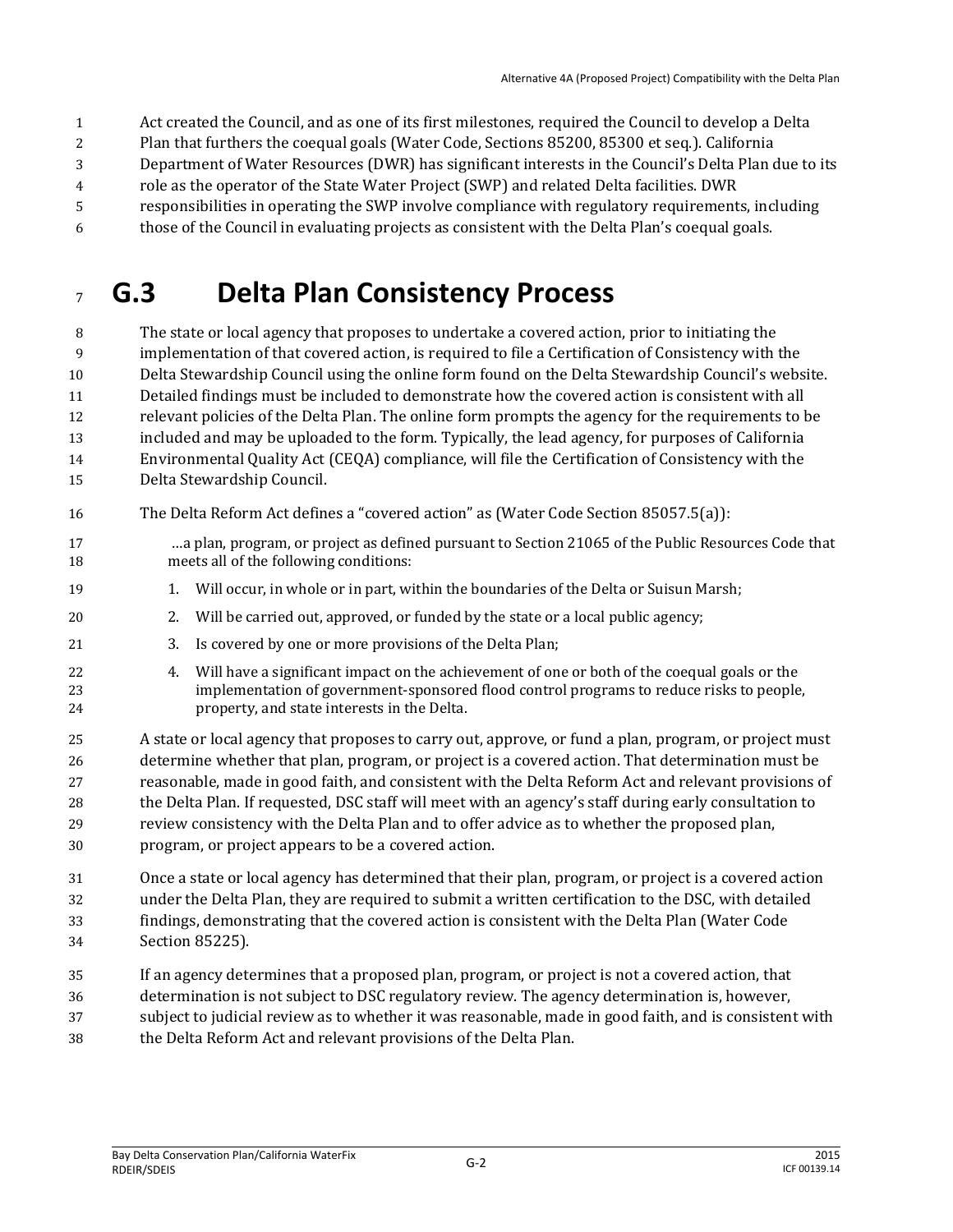- The DSC has developed a discretionary checklist that agencies may use to facilitate the process, as
- well as certification forms and related materials, available at:
- http://coveredactions.deltacouncil.ca.gov/certification\_process.aspx

## **G.4 Consistency Requirements**

 Covered actions, in order to be consistent with the Delta Plan, must be consistent with Delta Plan regulatory requirements listed in Appendix B of the Delta Plan and listed below. The DSC acknowledges that some requirements may not be feasible or relevant to the covered action. In these cases, the agency may still file a certification of consistency if the overall project is consistent with the co-equal goals. Certifications of consistency must include detailed findings that address each of the following requirements:

- 11 Mitigation Measures (23 California Code of Regulations [CCR] Section 5002)
- **Best Available Science (23 CCR Section 5002)**
- 13 Adaptive Management (23 CCR Section 5002)
- **•** Reduce Reliance on the Delta through Improved Regional Water Self-Reliance (23 CCR Section 5003)
- 16 Transparency in Water Contracting (23 CCR Section 5004)
- **•** Conservation Measure (23 CCR Section 5002)
- **Delta Flow Objectives (23 CCR Section 5005)**
- **Restore Habitats at Appropriate Elevations (23 CCR Section 5006)**
- 20 Protect Opportunities to Restore Habitat (23 CCR Section 5007)
- Expand Floodplains and Riparian Habitats in Levee Projects (23 CCR Section 5008)
- 22 Avoid Introductions of and Habitat for Invasive Nonnative Species (23 CCR Section 5009)
- **•** Locate New Urban Development Wisely (23 CCR Section 5010)
- Respect Local Land Use When Siting Water or Flood Facilities or Restoring Habitats (23 CCR Section 5011)
- **••** Prioritization of State Investments in Delta Levees and Risk Reduction (23 CCR Section 5012)
- **•** Require Flood Protection for Residential Development in Rural Areas (23 CCR Section 5013)
- 28 Protect Floodways (23 CCR Section 5014)
- 29 Floodplain Protection (23 CCR Section 5015)
- CEQA requires (see CEQA Guidelines Section 15125(d)) that a "…EIR shall discuss any
- inconsistencies between the proposed project and applicable general plans and regional plans." The
- proposed project, California Water Fix, is consistent with the requirements of the Delta Plan. The
- following summarizes the key elements of California Water Fix that demonstrate consistency with
- the Delta Plan.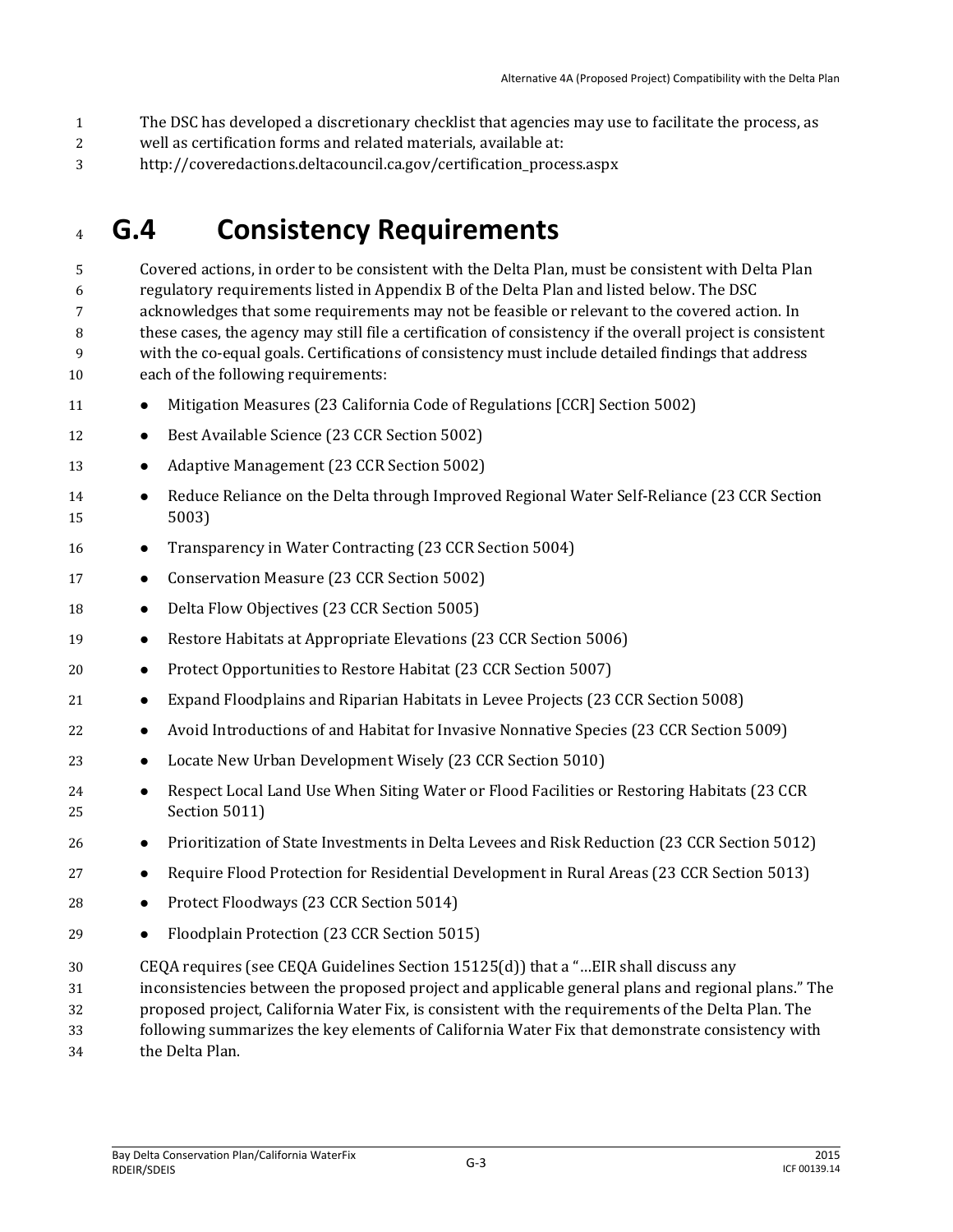#### **G.4.1 Mitigation Measures**

 The proposed project (Alternative 4A) identifies specific mitigation measures proposed when necessary to avoid, minimize, rectify, reduce or eliminate, or compensate for impacts of the alternatives on the environmental resource areas. To the extent possible, applicable feasible mitigation measures identified in the Delta Plan's Program EIR will be included, or mitigation measures determined to be more effective will be substituted. Mitigation is presented to meet CEQA's specific requirement that whenever possible, agency decision makers adopt feasible

mitigation available to reduce a project's significant impacts to a less-than-significant level.

 DWR is preparing a Mitigation, Monitoring and Reporting Program (MMRP) that will be available with the Final EIR/EIS. The Executive Summary of the RDEIR/SDEIS includes a list of all of the Mitigation Measures identified. Please refer to Table ES-9 (Summary of BDCP EIR/EIS Impacts and Mitigation) for a complete list of impacts and associated mitigation measures. For a more in depth discussion of the development and purpose of proposed mitigation measures, please refer to the Executive Summary of the RDEIR/SDEIS.

## **G.4.2 Best Available Science**

 Since 2006, the proposed project has been developed based on the best available science, data 17 gathered from various agencies and experts over many years, input from agencies, stakeholders and independent scientists, and more than 600 public meetings, working group meetings and

- stakeholder briefings. All of the documents, studies, administrative drafts, and meeting materials more than 3,000 documents – have been posted online since 2010 in an unprecedented commitment to public access and government transparency.
- The EIR/EIS analyzed the impacts of the proposed project using the best available science. Several models and analytical methods were used to characterize and analyze the operational changes in water operations in the SWP and Central Valley Project (CVP) systems under each alternative. These tools represent the best available technical tools for purposes of conducting the analyses; examples include Delta Simulation Model 2 (DSM2) and CALSIM. Refer to Chapter 4, *Approach to the Environmental Analysis*, and Appendix 5A, *Modeling Technical Appendix*, of the Draft EIR/EIS for more detail on the models and analytical tools used.
- Appendix 3F, *Intake Locations Analysis*, of the Draft EIR/EIS and the fish screen analysis (Appendix 5B, *Entrainment*, of the Draft BDCP) identified potential intake locations through an iterative process involving engineers and resource experts most familiar with existing facility operations, river hydrology, and the biological resources in the Delta. This process included convening a Fish Facilities Technical Team (state and federal regulatory agency and industry experts), conducting a Value Planning Study, and participating in numerous collaborative meetings with technical staff from the various agencies and consultants collaborating in the BDCP process to discuss evolving information. In late 2010, DWR contributed a report summarizing studies and analysis relevant to selection of intake locations. The report, Two Dimensional Hydraulic Modeling Studies of Delta Habitat Conservation and Conveyance Program (DHCCP) Intakes, summarized preliminary two dimensional hydraulic modeling results of the Sacramento River section covering the proposed intake sites for the DHCCP. The objective of these modeling studies was to quantify the near-field impacts of the proposed intake technologies on Sacramento River hydraulics.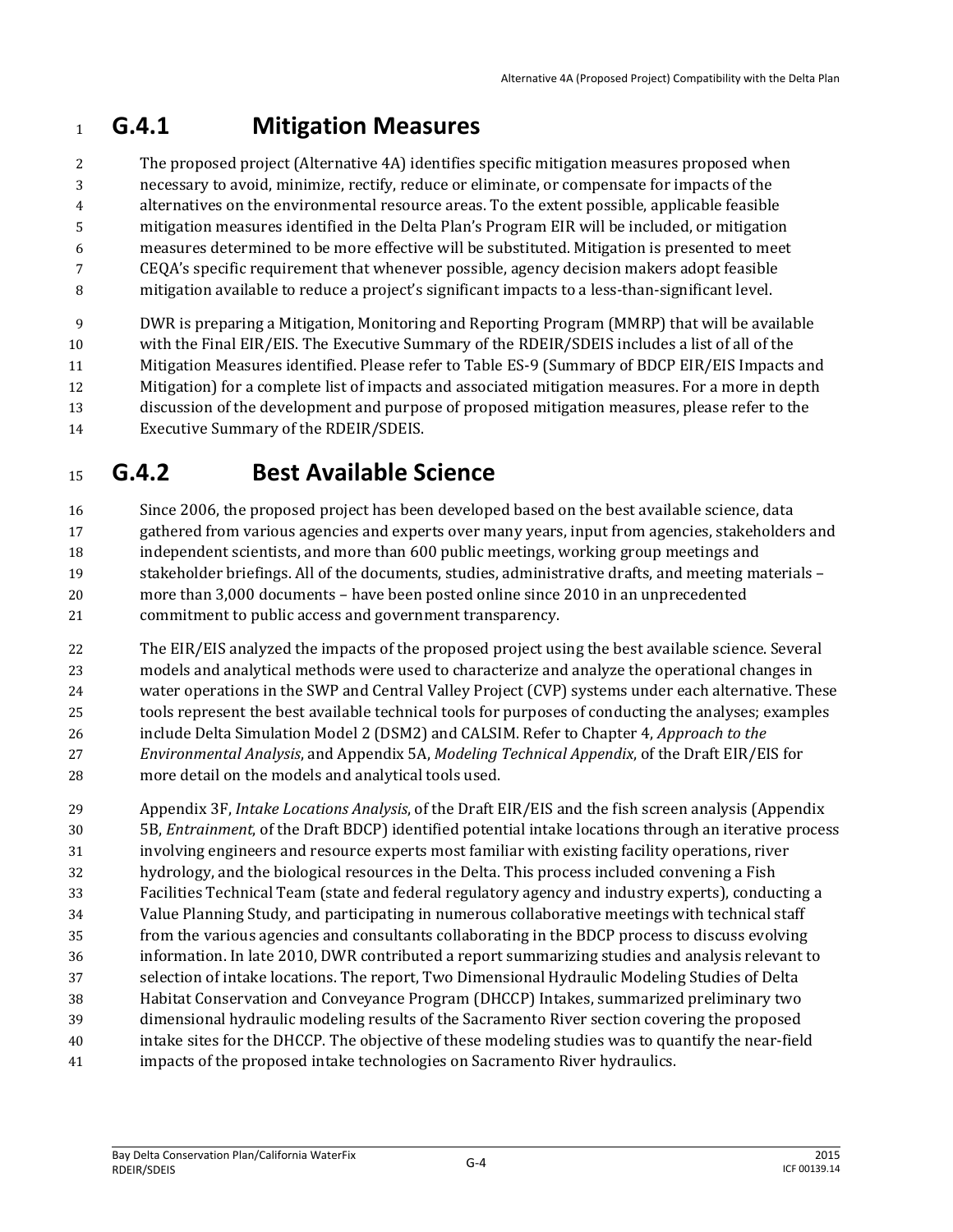References cited can be found in Chapter 34 of the Draft EIR/EIS as well as following the discussion and analysis of each additional alternative considered in the RDEIR/SDEIS.

## **G.4.3 Adaptive Management**

 Considerable scientific uncertainty exists regarding the Delta ecosystem, including the effects of CVP and SWP operations and the related operational criteria. To address this uncertainty, DWR, Bureau of Reclamation (Reclamation), California Department of Fish and Wildlife (CDFW), U.S. Fish and Wildlife Service (USFWS), National Marine Fisheries Service (NMFS), and the public water agencies will establish a robust program of collaborative science, monitoring, and adaptive management. The proposed project (Alternative 4A) will include an adaptive management plan that describes the approach to be taken, which, to the extent feasible, will be consistent with the adaptive management framework in Appendix 1B of the Delta Plan. For the purposes of analysis, it is assumed that the Adaptive Management and Monitoring Plan (AMMP) developed for Alternative 4A would not, by itself, create or contribute to any new significant environmental effects; instead, the AMMP would influence the operation and management of facilities and protected or restored habitat associated with Alternative 4A.

 Collaborative science and adaptive management will support the proposed project by helping to address scientific uncertainty where it exists, and as it relates to the benefits and impacts of the construction and operations of the new water conveyance facility and existing CVP and SWP facilities. Specifically, collaborative science and adaptive management will, as appropriate, develop and use new information and insight gained during the course of project construction and operation to inform and improve:

- **the design of fish facilities including the intake fish screens;**
- **the operation of the water conveyance facilities under the Section 7 biological opinion and** 2081b permit; and
- **•** habitat restoration and other mitigation measures conducted under the biological opinions and 2081b permits.

 In summary, the broad purposes of the program will be to: (1) undertake collaborative science, (2) guide the development and implementation of scientific investigations and monitoring for both permit compliance and adaptive management, and (3) apply new information and insights to management decisions and actions.

#### **G.4.4 Reduce Reliance on the Delta through Improved Regional Water Self-Reliance**

 DWR supports Demand Management Measures (DMM) which are tools to reduce reliance on imported water. DMMs include urban best management practices (BMPs), agricultural efficient water management practices (EWMPs), and groundwater management. Water recycling, storm water management, and desalinization are considered alternative sources of water supply. The use and combination of these water management measures and alternative sources of supply help local and regional water suppliers reduce their reliance on water from the Delta. Demand management is a tool that will continue to be used by water agencies and individual water users as part of an integrated water management approach to water supply reliability, regardless of whether and how the proposed project is implemented. Based on existing regulatory mandates as well as economic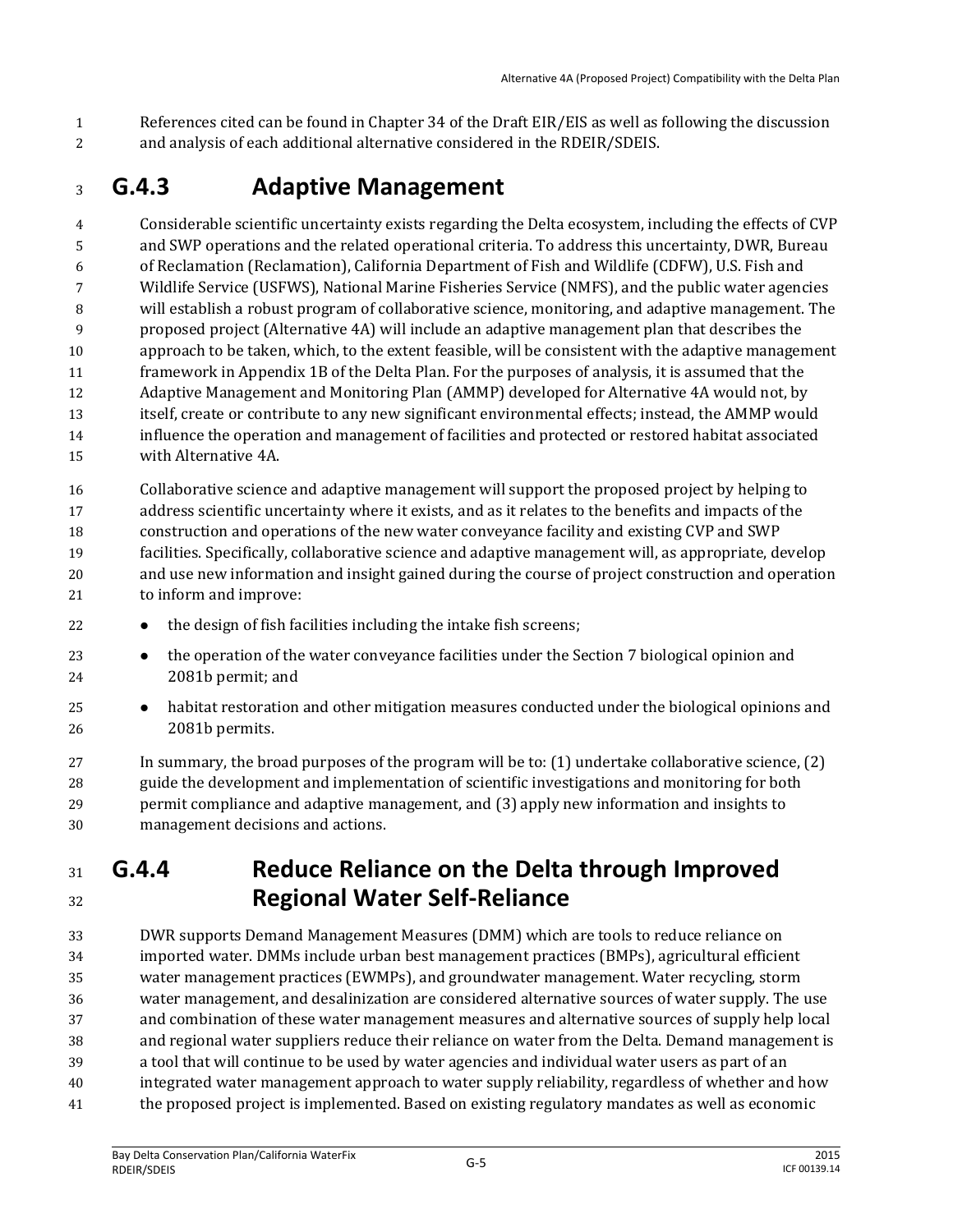- and environmental imperatives, state and regional/local efforts will continue to improve water use efficiency over that already achieved during the past few decades.
- Appendix 1C, *Demand Management Measures*, of the Draft EIR/EIS includes information regarding the existing and projected water deliveries and demands of several of the larger SWP and CVP contracting agencies, along with a description of the significant steps being taken by these agencies
- to manage future water demand within their service areas. In this appendix, the terms "demand
- management," "water conservation," and "water use efficiency" are used interchangeably when referring to programs to reduce water use and water waste. This appendix also provides a summary
- and references to statewide water management efforts.
- While the DMMs are not proposed as part of any alternative, Appendix 1C of the Draft EIR/EIS is intended to provide information on the important contribution made by DMM towards reducing demand in areas served by water exported from the Delta. By reducing long-term water demand in areas served by the SWP and CVP contracting agencies, demand management efforts complement the environmental objectives of the proposed project.
- Most DMMs are implemented at the local and regional level. Water suppliers and regional agencies generally are the lead agencies implementing water conservation and water management actions. These local agencies have direct contact with retail customers and know the local situation and are best suited to design and implement effective conservation programs. DWR is and has been involved in several statewide water conservation and water management programs including urban and agricultural water management plans and the water conservation provisions of Senate Bill x7-7 and Assembly Bill 1420. Yet these far reaching programs do not give DWR authority to mandate or impose conservation requirements on suppliers or regional agencies. No penalties attach for non- compliance with state conservation requirements, but suppliers may become ineligible for state water management grant funds. DWR encourages and incentivizes water conservation, improved water management and the development and implementation of Agricultural and Urban Water Management Plans through grant funding and by providing technical assistance.

## **G.4.5 Transparency in Water Contracting**

 Consistent with DWR Guidelines 03-09 and/or 03-10 (Appendix 2A of the Delta Reform Act), DWR is committed to participating in the water contracting process for the SWP a public and transparent matter. The purpose of these guidelines is to describe the process for DWR's review of proposed permanent transfers of SWP Annual Table A Amounts and, by so doing, provide disclosure to SWP contractors and to the public of DWR's process and policy for approving permanent transfer of SWP Annual Table A Amounts. Such disclosure should assist the public in participating in that review.

### **G.4.6 Delta Flow Objectives**

 The current WQCP in effect in the Delta is the 2006 Water Quality Control Plan for the San Francisco Bay/Sacramento–San Joaquin Delta Estuary (Bay-Delta WQCP) (State Water Resources Control Board 2006). The Bay-Delta WQCP identifies beneficial uses of water in the Delta to be protected, water quality objectives for the reasonable protection of beneficial uses, and an implementation program to achieve the water quality objectives. DWR complies with Delta flow objectives by use of real time operating procedure and will continue to do so into the future when new objectives are set. Refer to Chapter 8, *Water Quality*, Sections 8.1.3.4 and 8.3.1.7 in Appendix A of this RDEIR/SDEIS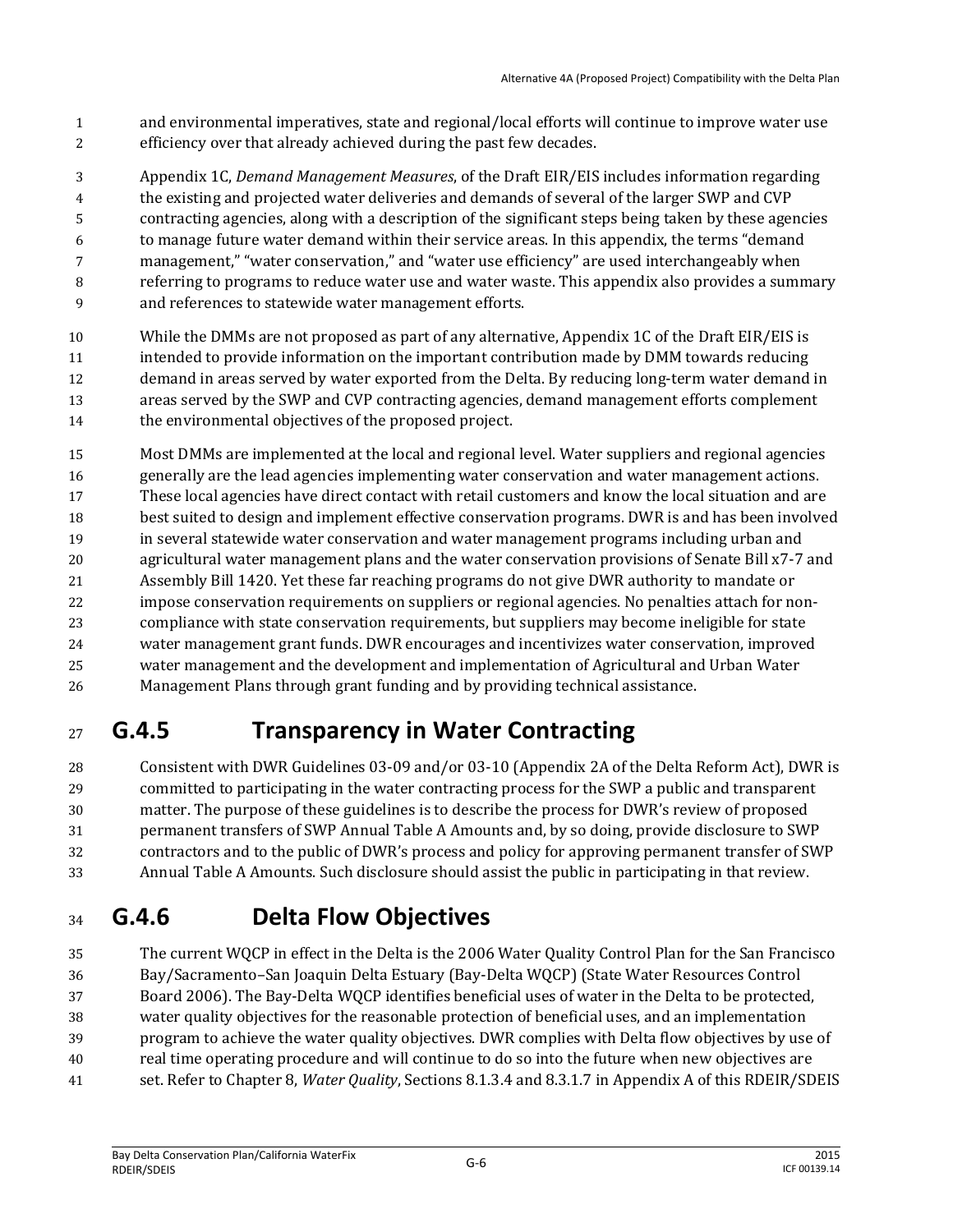- for a discussion of historical compliance with chloride and electrical conductivity objectives,
- respectively.

## **G.4.7 Restore Habitats at Appropriate Elevations**

 Impacts to terrestrial species and natural communities will be mitigated through habitat restoration. Any such restoration requirements will be developed in consultation with both state and federal fish and wildlife agencies. The proposed project (Alternative 4A) will include a description of how habitat restoration performed as part of this project will be carried out at the appropriate elevation, and, to the extent feasible, use the Delta Plan regulation's Appendix 4 elevation restoration map as a guide. The proposed project would achieve federal and state endangered species act compliance using the "Section 7" process under the federal Endangered Species Act (ESA), and through a Section 2081 incidental take permit for California Endangered Species Act (CESA) authorized by CDFW. As a trustee agency under CEQA, CDFW is actively involved in providing technical guidance and support to the proposed project.

## **G.4.8 Protect Opportunities to Restore Habitat**

 The operable barrier constructed at the head of Old River may be partially constructed in the Lower San Joaquin River Floodplain Priority Habitat Restoration Area. The construction of this individual feature would require less than 6 acres of land and would not substantially reduce opportunities for habitat restoration in this area. Mitigation will be determined in consultation with fish and wildlife agencies, including CDFW.

### **G.4.9 Avoid Introductions of and Habitat for Invasive Nonnative Species**

 The proposed project addresses invasive species introduction and improved habitat conditions for nonnative invasive species through a combination of Environmental Commitments, mitigation measures and best management practices described in Appendix 3B of the Draft EIR/EIS and in Appendix A of the RDEIR/SDEIS. These management practices, although on a smaller footprint than described for Alternative 4, would follow a similar approach as is described in Chapter 3, Section 3.4, *Conservation Measures*, of the Draft BDCP. It is important to note that invasive species in the Delta ecosystem are extremely prevalent and difficult to effectively control. Therefore, control efforts focus on new infestations of the most ecologically damaging species for which effective suppression techniques are available. Avoidance and minimization measures described in Appendix 3B of the Draft EIR/EIS and in Appendix A of this RDEIR/SDEIS will be implemented in association with nonnative invasive control to ensure that impacts to native species within the Delta are minimized. Listed below are relevant actions related to nonnative invasive species. All of these measures work towards avoiding introductions of and habitat for invasive nonnative species.

#### **G.4.9.1 Environmental Commitment 11: Natural Communities Enhancement and Management**

 This action would apply to all protected and restored habitats under Alternative 4A and would be implemented, where applicable, to manage and enhance these. Environmental Commitment 11 includes a goal to control the spread of noxious weeds and invasive plants into new areas and to control existing infestations of these plants. Invasive plant assessment and monitoring is described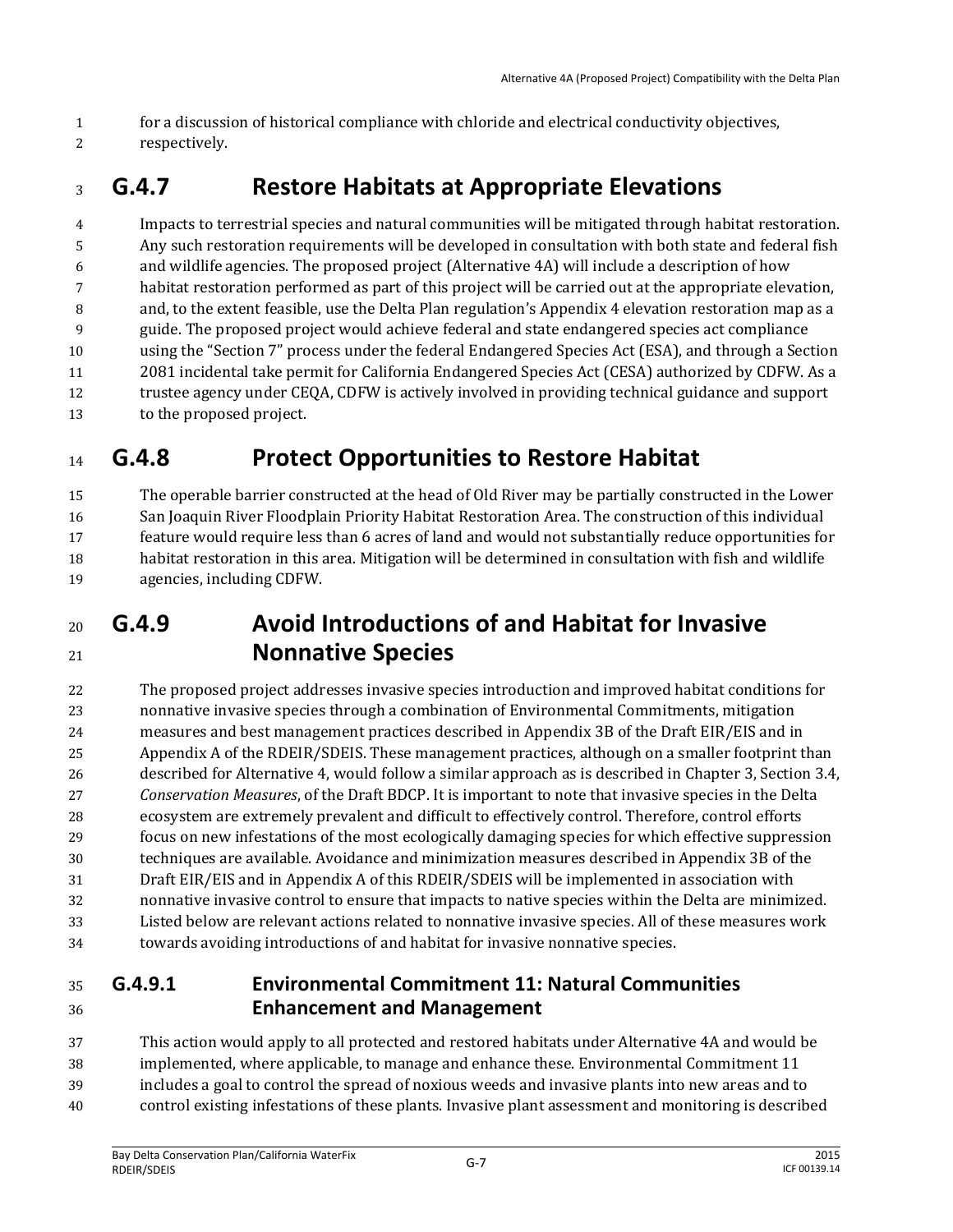- along with applicable guidelines and techniques including prevention, manual and mechanical
- control, prescribed burning, grazing and chemical control. A nonnative terrestrial animal control is also described.

#### **G.4.9.2 Environmental Commitment 15: Localized Reduction of Predatory Fishes (Predator Control)**

 This action would reduce populations of predatory fishes at locations of high predation risk (i.e., predation hotspots) associated with construction and operation of the proposed water conveyance facilities. This action would be applied only to the reach of the Sacramento River adjacent to the north Delta intakes and to Clifton Court Forebay. Environmental Commitment 15 would remove predator refuge habitat and reduce predator abundance in the construction areas. At a minimum, Environmental Commitment 15 will target the removal of an amount of predator refuge commensurate with the amount that may be created by construction of water conveyance facilities. These measures are expected to fully mitigate any indirect effect on predation rates associated with construction.

#### **G.4.9.3 Develop and Implement a Barge Operations Plan**

 To address the following potential impacts on aquatic habitat and species from barge and tugboat operations associated with Conservation Measure (CM) 1 construction, the project proponents will ensure that a barge operations plan is developed and implemented for each project that requires the use of a barge. This commitment is related to *Avoidance and Minimization Measures (AMM) 7 Barge Operations Plan,* described in Draft BDCP Appendix 3.C. This plan includes preventing the introduction of aquatic invasive species by using a Biological Monitor that would visually inspect for invasive aquatic species on in-water equipment such as barges and small work boats.

#### **G.4.9.4 Fund the California Department of Boating and Waterways' Programs for Aquatic Weed Control**

 Environmental Commitment 13 Invasive Aquatic Vegetation Control provides for the control of egeria, water hyacinth, and other invasive aquatic vegetation throughout the Plan Area. The project Implementation Office would partner with existing programs operating in the Delta (including California Department of Boating and Waterways (DBW), U.S. Department of Agriculture‐Agriculture Research Service, University of California Cooperative Extension Weed Research and Information Center, California Department of Food and Agriculture, local Weed Management Areas, Resource Conservation Districts, and the California Invasive Plant Council) to perform risk assessment and subsequent prioritization of treatment areas to strategically and effectively reduce expansion of the multiple species of invasive aquatic vegetation in the Delta. This risk assessment would dictate where initial control efforts would occur to maximize the effectiveness of the conservation measure. The proposed project's contribution to DBW's aquatic weed control would include enhancement funding for those areas with project impacts that are located outside DBW's risk assessment area.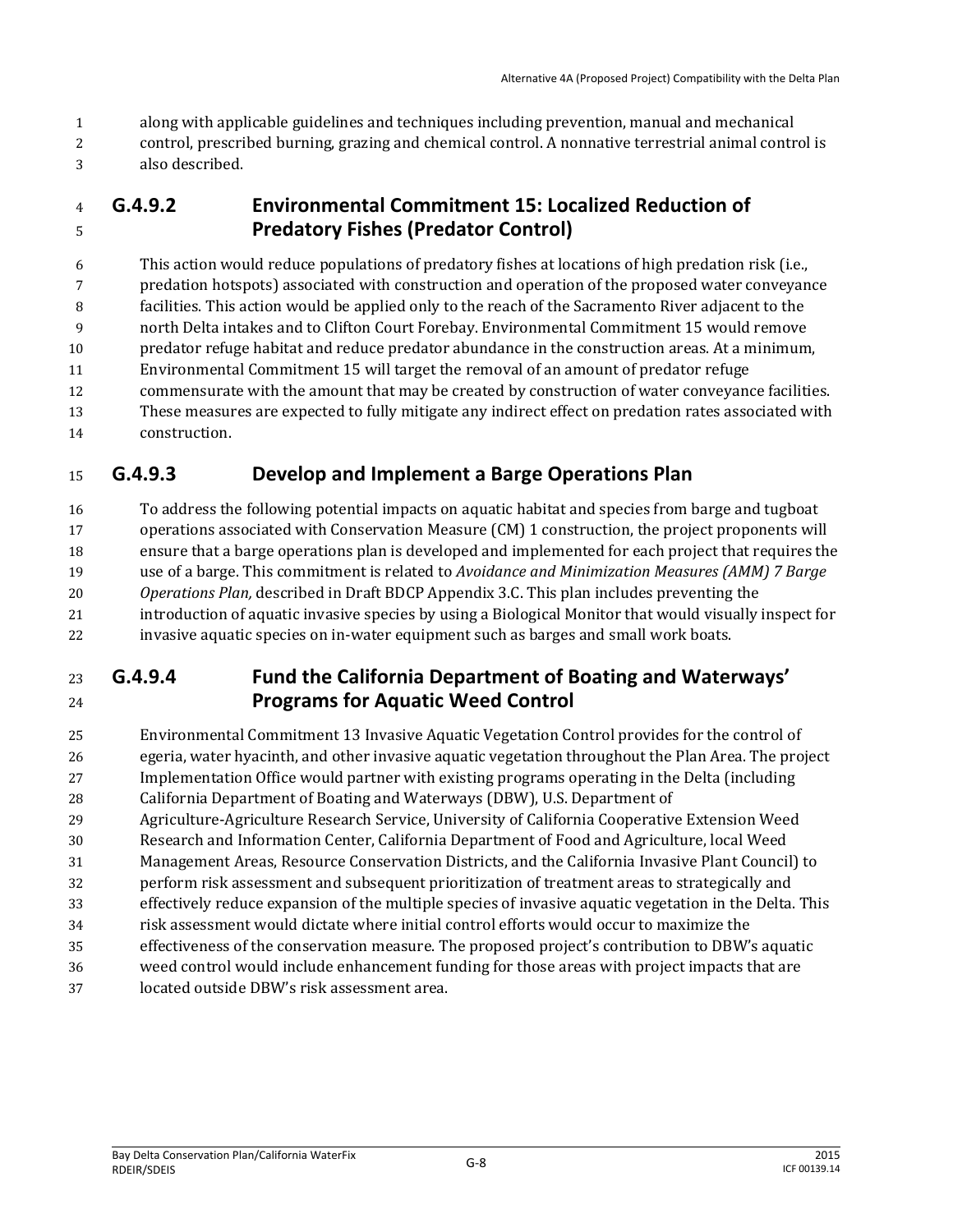#### **G.4.10 Respect Local Land Use When Siting Water or Flood Facilities or Restoring Habitats**

 Delta Plan Policy 2 (Respect Local Land Use When Siting Water or Flood Facilities or Restoring Habitats) requires that parties responsible for proposed actions avoid or reduce incompatibilities with existing or planned uses when feasible. In some cases, commitments and mitigation measures identified in this document (see, for example, Mitigation Measure AG‐1: Develop an Agricultural Lands Stewardship Plan (ALSP) to Maintain Agricultural Productivity and Mitigate for Loss of Important Farmland and Land Subject to Williamson Act Contracts or in Farmland Security Zones, in

Chapter 14, *Agricultural Resources*, of the Draft EIR/EIS) will help meet this requirement. For more

information see Chapter 13, *Land Use*, Section 13.3.3.9, in Appendix A of this RDEIR/SDEIS.

# **G.5 Delta Plan Appeals Process**

 Any person who claims that a proposed covered action is inconsistent with the Delta Plan and, as a result of that inconsistency, the action will have a significant adverse impact on the achievement of one or both of the coequal goals or implementation of government-sponsored flood control programs to reduce risks to people and property in the Delta, may file an appeal with regard to a certification of consistency submitted to the DSC. The appeals process and timeline is listed below.

- **•** The appeal shall clearly and specifically set forth the basis for the claim, including specific factual allegations, that the covered action is inconsistent with the Delta Plan.
- The appeal shall be filed no later than 30 days after the submission of the certification of consistency. If no person appeals the certification of consistency, the state or local public agency may proceed to implement the covered action.
- **•** The appeal shall be heard by the DSC within 60 days of the date of the filing of the appeal, unless the DSC, or by delegation the executive officer, determines that the issue raised on appeal is not within the DSC's jurisdiction or does not raise an appealable issue. The DSC shall make its decision on the appeal within 60 days of hearing the appeal.
- 26 The DSC, or by delegation the executive officer, may dismiss the appeal for failure of the appellant to provide information requested by the DSC within the period provided, if the information requested is in the possession or under the control of the appellant.
- **After a hearing on an appealed action, the DSC shall make specific written findings either**  denying the appeal or remanding the matter to the state or local public agency for reconsideration of the covered action based on the finding that the certification of consistency is not supported by substantial evidence in the record before the state or local public agency that filed the certification. Upon remand, the state or local agency may determine whether to proceed with the covered action. If the agency decides to proceed with the action or with the action as modified to respond to the findings of the DSC, the agency shall, prior to proceeding with the action, file a revised certification of consistency that addresses each of the findings made by the DSC and file that revised certification with the DSC.
- **If the covered action is found to be inconsistent, the project may not proceed until it is revised so** that it is consistent with the Delta Plan.